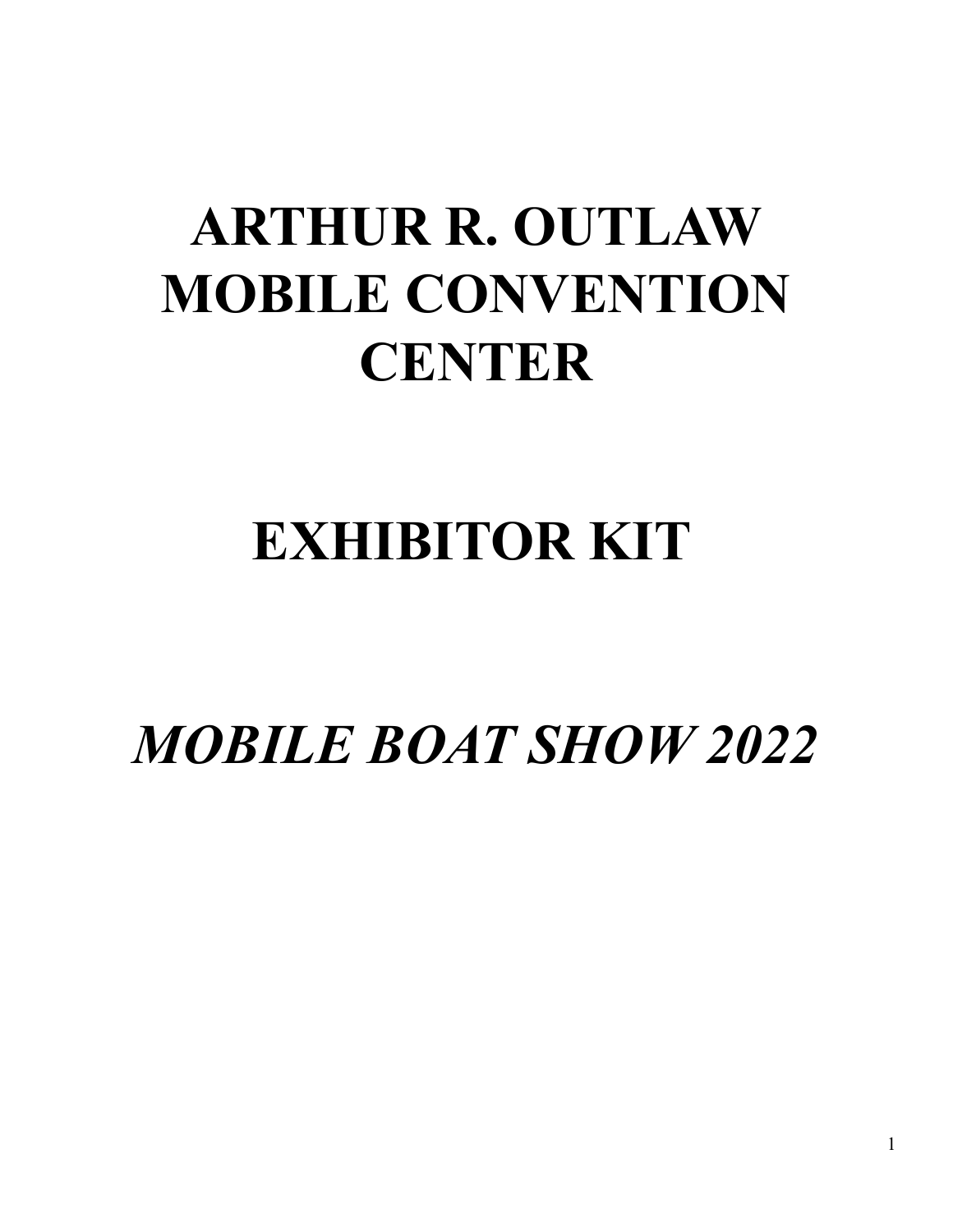## **General Show Information**

| <b>Show Dates and Hours</b>   | Friday, March 11, 2022<br>Saturday, March 12, 2022<br><b>Sunday, March 13, 2022</b>                                                                                                                                                                                                                                               | <b>Exhibits Open</b>                                                              | $12:00 \text{pm} - 7:00 \text{pm}$<br>$10:00am - 7:00pm$<br>$10:00am - 5:00pm$ |
|-------------------------------|-----------------------------------------------------------------------------------------------------------------------------------------------------------------------------------------------------------------------------------------------------------------------------------------------------------------------------------|-----------------------------------------------------------------------------------|--------------------------------------------------------------------------------|
| <b>Show Location</b>          | Arthur R. Outlaw Mobile Convention Center<br>1 South Water Street<br>Mobile, Alabama 36602<br>$(251)$ 208-2100 Phone                                                                                                                                                                                                              |                                                                                   |                                                                                |
| <b>Exhibit Booths</b>         | <b>Mobile Convention Center</b>                                                                                                                                                                                                                                                                                                   |                                                                                   |                                                                                |
| <b>Exhibitor Service Desk</b> | An Exhibitor Service Desk will be set up on the Upper Concourse of the Convention Center. Any<br>exhibitor needing to order additional services, such as power or booth supplies, can do so at the<br>Exhibitor Service Desk. To avoid floor prices, please order your services prior to your load-in day<br>through our website. |                                                                                   |                                                                                |
| <b>Move-In Hours</b>          | Tuesday, March 8, 2022<br>Wednesday, March 9, 2022<br>Thursday, March 10, 2022<br>Friday, March 11, 2022                                                                                                                                                                                                                          | $8:00am - 8:00pm$<br>$8:00am - 8:00pm$<br>$8:00am - 8:00pm$<br>$8:00am - 12:00pm$ |                                                                                |
| <b>Move-Out Hours</b>         | <b>Sunday, March 13, 2022</b><br>Monday, March 14, 2022                                                                                                                                                                                                                                                                           | $8:00am - 5:00pm$                                                                 | $5:00 \text{pm} - 10:00 \text{pm}$                                             |

## **EXHIBITOR SERVICES**

Any exhibitor needing to order additional booth supplies and electrical services can do so online prior to arrival. To access the order forms please visit the Mobile Convention Center's website (**www.asmglobalmobile.com**). Hover over the Mobile Convention Center Logo (top middle) Click on "Exhibitor Services" menu option under "Exhibit at an Event" from the menu that appears. You will be redirected to a page where you can choose your convention and click on order services. An order form page will appear. Please fill out completely and submit. All booths are supplied with one 8'x24 clothed and skirted table, 2 chairs and one wastebasket.

**DEADLINE** for all online orders for this show is for the **Advance Rates**. The floor rate will apply for any orders received after this date**.**

#### ▪ **Electrical Services**

The Arthur R. Outlaw Mobile Convention Center serves as its own electrical services contractor. Rates and service features are outlined on the website. All electrical equipment must be Underwriter Laboratory approved. All electrical equipment, phone instruments and phone lines are the property of the Arthur R. Outlaw Mobile Convention Center.

#### ▪ **Wireless Internet Service**

Service Single Day internet access is available for \$14.95 per device. Please log in to Mobile Convention Wi-Fi in the network's connections on your computer. Then you will open your internet browser where you will be prompted to enter your credit card information. For wired internet service, please contact JMF solutions at 877-404-4717 prior to your arrival, to set up service.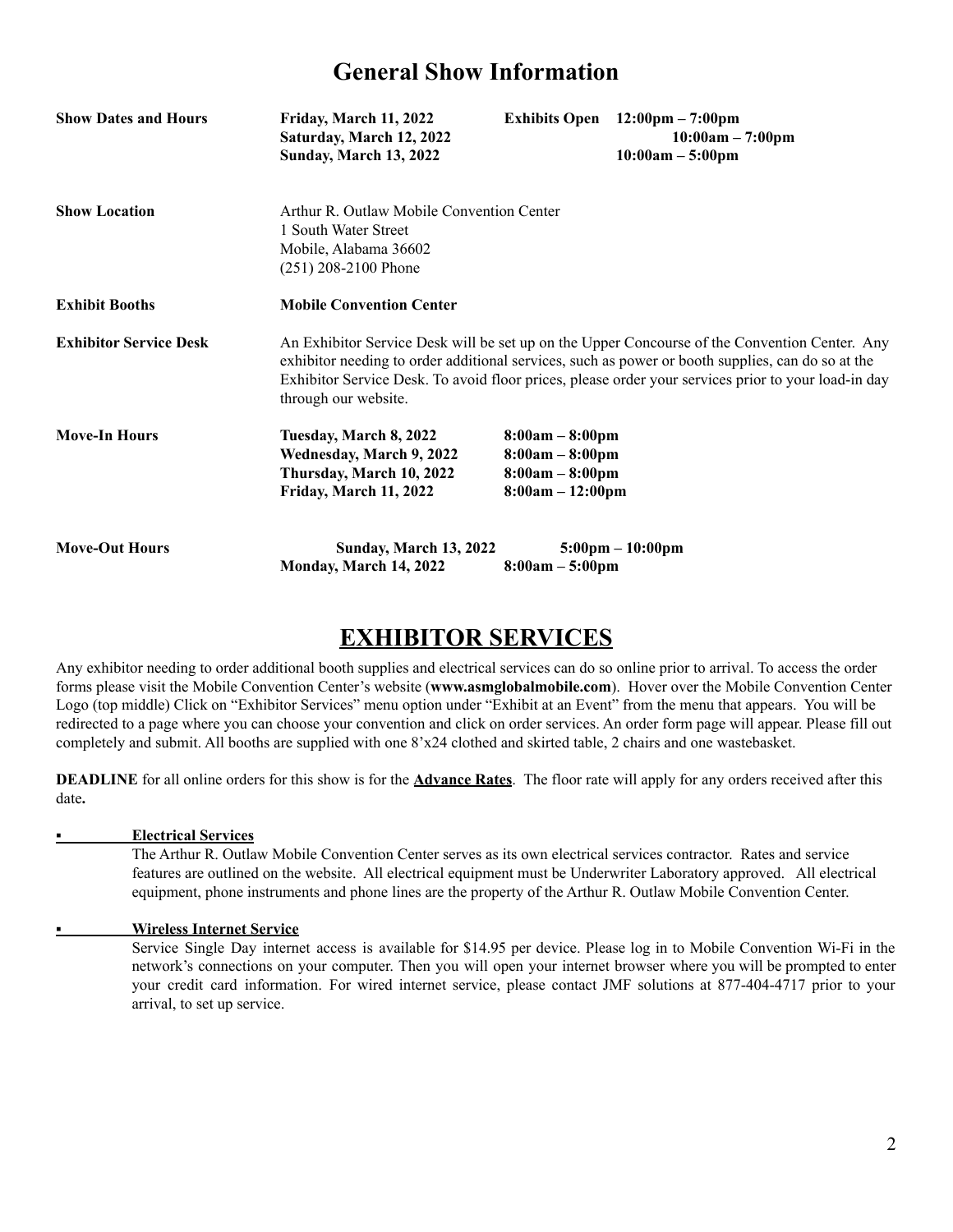### **LOCATE ALL FORMS AT [www.mobileconventions.com](http://www.mobileconventions.com) RULES AND REQUIREMENTS**

#### **Vehicle Unloading and Parking**

An exhibitor may unload vehicles by utilizing the Service Drive. There will be uniformed attendants to direct you for off-loading. The Garage should only be used for **small equipment that does not require a flatbed cart to transport.** Parking at the Convention Center is **\$5.00 per vehicle, per day**. All exhibitors will be allowed in and out privileges (based on availability) when the parking booth is manned.

Please be aware that there may be a train as the building is on the other side of a train track.

#### **Beverages and Food Items**

No food or beverages may be brought into the Arthur R. Outlaw Convention Center. Any food sampling **must** be a direct component of your business, and must be approved prior to show start. Please contact your Show Manager to obtain a Food Sampling Form.

#### **Booth Exhibitor Restrictions**

**1.** Height: Nothing can be displayed higher than the 8' backdrop drape, without prior approval.

- **2.** Overhead: No canopies or tents of any kind are permitted in booth areas.
- **3.** Balloons are not permitted in the Exhibit Hall.

#### **Construction and Placement of Signs and Banners**

All exhibit signs must be freestanding or floor-type signs. No signs, banners, plaques, pennants, etc. can be hung from the ceiling, walls or perimeter drapes. All signs must be professionally manufactured and have a finished surface on all edges and sides. Signs cannot block the view of other exhibitors.

#### **Fire Regulations**

Exhibitors must comply with all federal, state, and local fire codes which apply to places of public assembly, in particular Mobile, AL is under the International Fire Code 2012. All curtains, bunting, draping, etc., of any kind must be flameproof. Special care should be taken not to block or obstruct any fire hose or fire extinguisher cabinets, fire pull boxes or entrances and exits within the Mobile Convention Center.

#### **Freight Deliveries**

The Arthur R. Outlaw Convention Center will not accept advance shipments of freight or materials prior to Monday, May 4<sup>th</sup>, 2020 All shipments to be delivered to the Arthur R. Outlaw Convention Center shall be addressed as follows. Under no circumstances will C.O.D. deliveries be accepted by the Arthur R. Outlaw Convention Center.

| <b>Facility Address:</b> | <b>Exhibitor Company and Name</b>  |  |  |
|--------------------------|------------------------------------|--|--|
|                          | $C/\sigma$ Name of the Event       |  |  |
|                          | Arthur R. Outlaw Convention Center |  |  |
|                          | 1 South Water St.                  |  |  |
|                          | Mobile, Alabama 36602              |  |  |
|                          | Hold for: (YOUR NAME)              |  |  |
|                          | <b>Booth (BOOTH NUMBER)</b>        |  |  |
|                          |                                    |  |  |
|                          |                                    |  |  |

#### **Licensing**

All exhibitors must be licensed to do business in the State of Alabama and have a current sales tax number for any direct selling from the Show Floor.

#### **Liability**

Each exhibitor is entirely responsible for the space allotted him through his contract. Each exhibitor agrees to reimburse the Arthur R. Outlaw Convention Center for any damage to the floors, ceilings or walls within his contracted area. Decorations, signs, banners and streamers may not be attached, taped, nailed or otherwise fastened to any ceiling, window, painted surface or wall of the Arthur R.